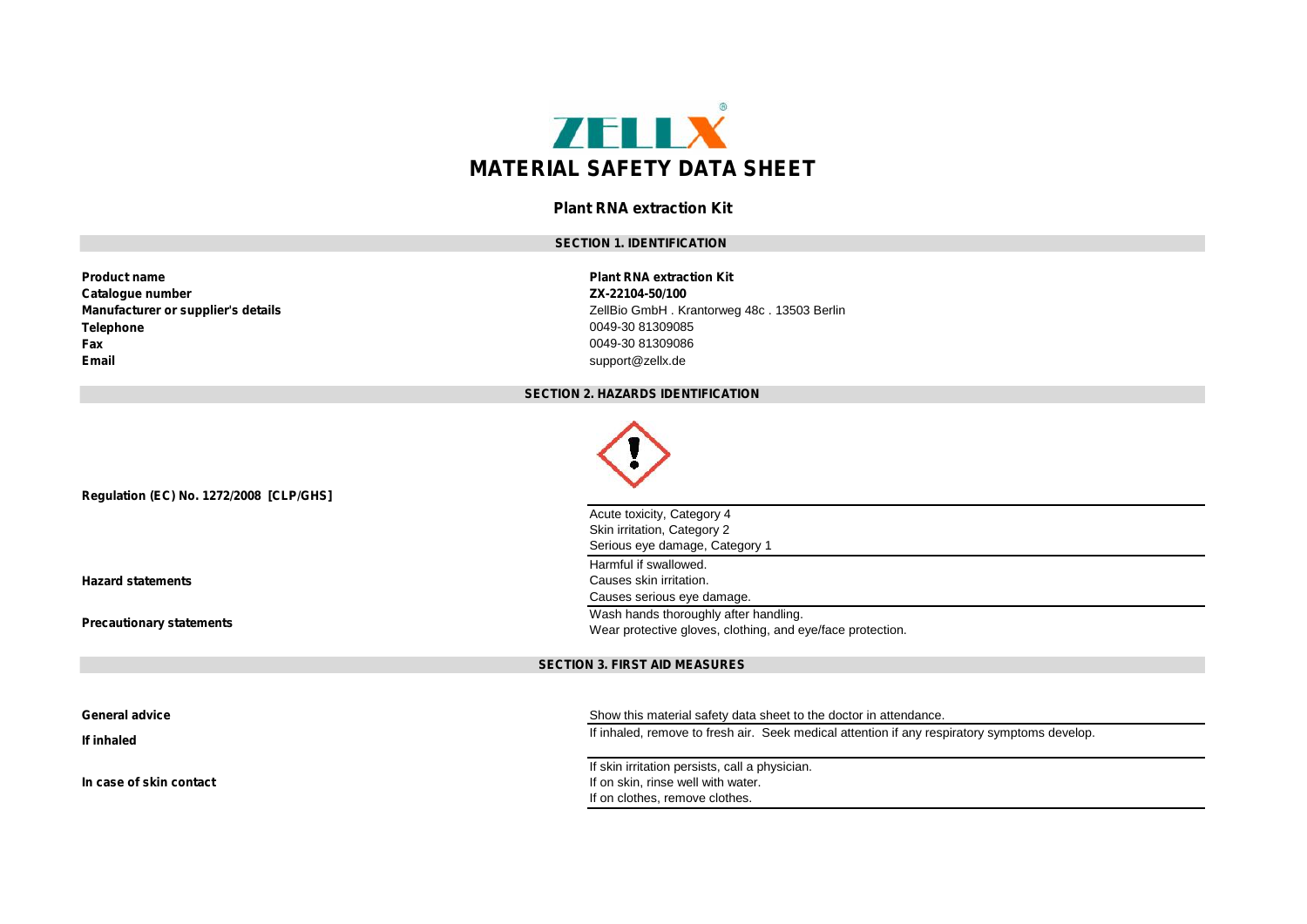**In case of eye contact** Small amounts splashed into eyes can cause irreversible tissue damage and blindness. In the case of contact with eyes, rinse immediately with plenty of water and seek medical advice. Continue rinsing eyes during transport to hospital. Remove contact lenses. Protect unharmed eye. Keep eye wide open while rinsing.If eye irritation persists, consult a specialist **If swallowed** Clean mouth with water and drink afterwards plenty of water. Keep respiratory tract clear. Do NOT induce vomiting. Do not give milk or alcoholic beverages. Never give anything by mouth to an unconscious person.

# **SECTION 4. INFORMATION ON INGREDIENTS**

**Lysis Buffer:** 25-50 % Guanidinium thiocyanate; CAS-No. 583-84-0

**Lysis Buffer:** 25-50 % Guanidinium thiocyanate; CAS-No. 583-84-0

**Wash buffer1:** 25-60% M Guanidinium chloride; CAS-No. 50-01-1 All other components not listed here are either not dangerous or their concentrations do not exceed the limits specified in Regulation (EC) No 1272/2008. We recommend handling all chemicals with caution.

|                            | <b>SECTION 5. FIRE-FIGHTING MEASURES</b>                                                                                        |
|----------------------------|---------------------------------------------------------------------------------------------------------------------------------|
| <b>Decomposition</b>       | Dangerous decomposition is not anticipated.                                                                                     |
| <b>Extinguishing Media</b> | Extinguishing media: Use extinguishing measures that are appropriate to local circumstances and the<br>surrounding environment. |
| Firefighting               | Protective Equipment: Wear self-contained breathing apparatus and protective clothing to prevent contact with<br>skin and eyes. |

### **SECTION 6. ACCIDENTAL RELEASE MEASURES**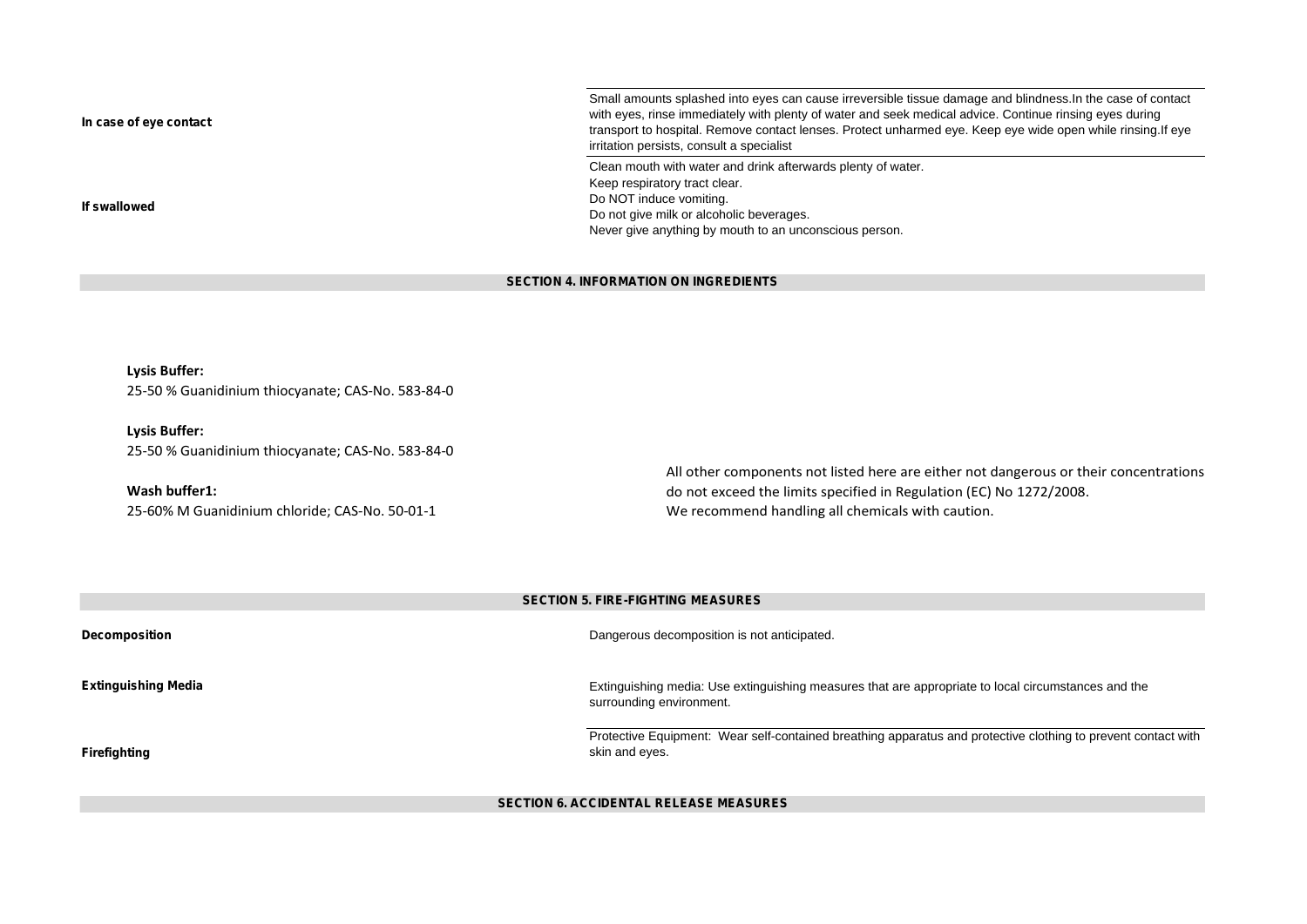| Personal precautions, protective equipment and emergency procedures<br>Methods and materials for containment and cleaning up<br><b>Environmental precautions</b> | Use personal protective equipment. Avoid breathing dust/ fume/ gas/ mist/ vapors/ spray.<br>Keep in suitable, closed containers for disposal.<br>Discharge into drains should be avoided.                                                                                                                                    |  |
|------------------------------------------------------------------------------------------------------------------------------------------------------------------|------------------------------------------------------------------------------------------------------------------------------------------------------------------------------------------------------------------------------------------------------------------------------------------------------------------------------|--|
| <b>SECTION 7. HANDLING AND STORAGE</b>                                                                                                                           |                                                                                                                                                                                                                                                                                                                              |  |
| <b>Handling</b>                                                                                                                                                  | Avoid getting components of this kit on you or in you. Do not breathe vapor.<br>Always wear appropriate protective clothing. Always wash hands and other exposed areas thoroughly after<br>using this kit. Do not eat or drink while using this kit.<br>Qualified and experienced professionals should only handle this kit. |  |
| <b>Storage</b>                                                                                                                                                   | Store according to the package insert instructions.                                                                                                                                                                                                                                                                          |  |
| SECTION 8. EXPOSURE CONTROLS/PERSONAL PROTECTION                                                                                                                 |                                                                                                                                                                                                                                                                                                                              |  |
| <b>Engineering Controls</b><br><b>Protective Equipment</b>                                                                                                       | No special engineering controls are required when working with this kit.<br>Use with adequate ventilation.<br>Safety glasses are recommended to prevent eye contact. Chemical resistant gloves, lab coat should be worn                                                                                                      |  |
|                                                                                                                                                                  | to prevent skin contact.                                                                                                                                                                                                                                                                                                     |  |
|                                                                                                                                                                  | SECTION 9. STABILITY AND REACTIVITY                                                                                                                                                                                                                                                                                          |  |
|                                                                                                                                                                  |                                                                                                                                                                                                                                                                                                                              |  |
| <b>Stability</b><br><b>Hazardous Decomposition Products</b><br><b>Incompatibilities</b>                                                                          | This material is stable until the expiration date on the kit if stored as directed.<br>Thermal decomposition may release toxic fumes<br>N/A                                                                                                                                                                                  |  |
| SECTION 10. TOXICOLOGICAL INFORMATION                                                                                                                            |                                                                                                                                                                                                                                                                                                                              |  |
|                                                                                                                                                                  | Skin Contact: May cause discoloration of the skin, sensitization dermatitis.<br>Skin Absorption: May be harmful if absorbed through the skin.<br>Eye Contact: May cause eye irritation.<br>Inhalation: May be harmful if inhaled.                                                                                            |  |
| <b>Route of Exposure</b>                                                                                                                                         | Ingestion: Harmful if swallowed.                                                                                                                                                                                                                                                                                             |  |
| <b>Symptoms of Exposure</b>                                                                                                                                      | To the best of our knowledge, the chemical, physical, and toxicological properties have not been thoroughly<br>investigated.                                                                                                                                                                                                 |  |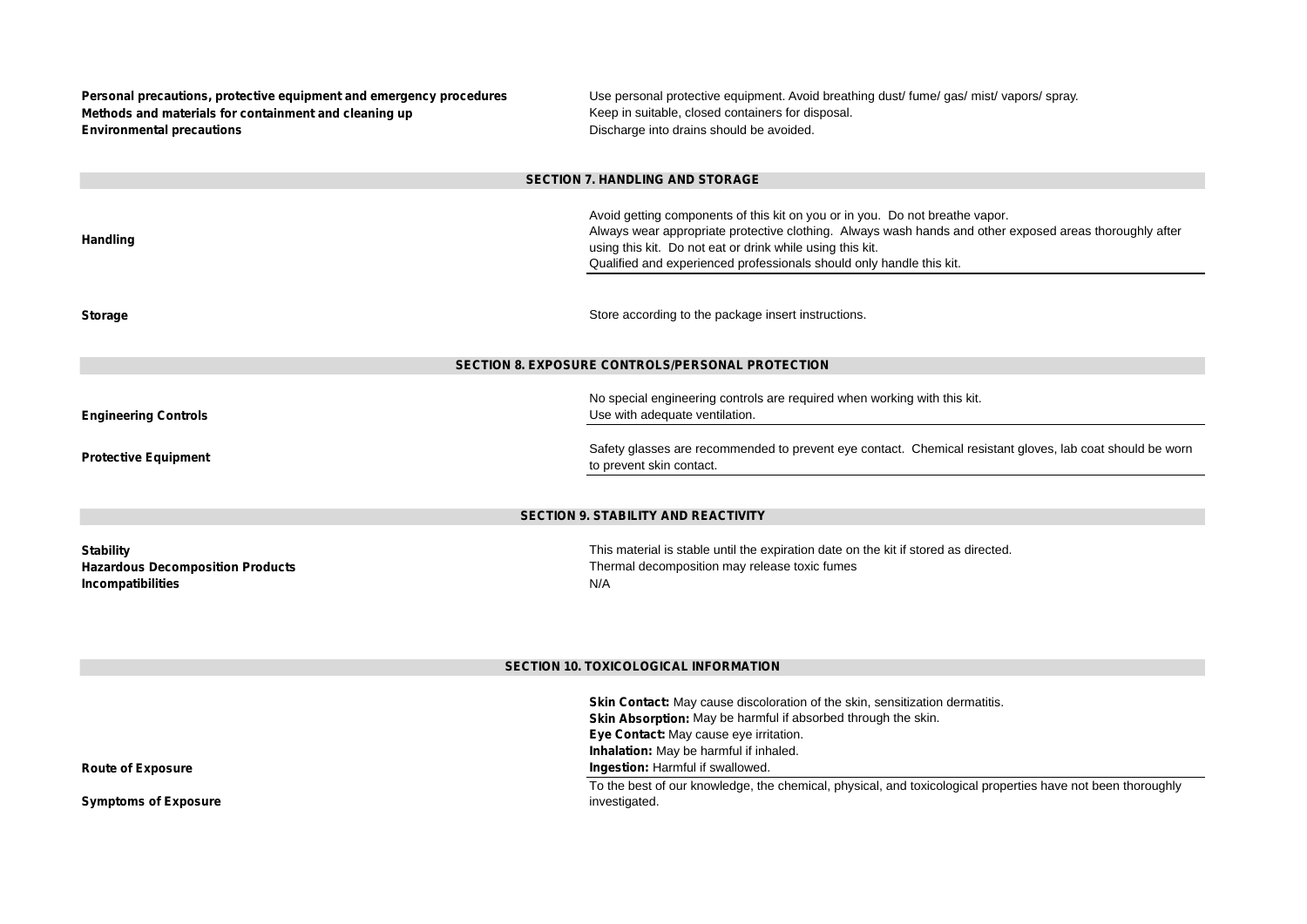#### **SECTION 11. ECOLOGICAL INFORMATION**

**Water hazard class 1**

Slightly hazardous for water.Do not allow undiluted product or large quantities of it to reach ground water, water course or sewage system.

# **SECTION 12. DISPOSAL CONSIDERATIONS**

**Appropriate Method of Disposal of Substance**

**Waste disposal route:** Used reagent can be disposed of in the waste water in accordance with local regulations.

**Disposal of empty packaging:** Dispose of empty packs by local recycling or waste disposal routes if necessary, clean them beforehand.

### **SECTION 13. TRANSPORT INFORMATION**

|                                         | <b>Proper Shipping Name: Chemical Kits</b>                                                       |
|-----------------------------------------|--------------------------------------------------------------------------------------------------|
|                                         | UN Identification Number: Not regulated as a dangerous good                                      |
|                                         | <b>Class and Description:</b> Not regulated as a dangerous good                                  |
|                                         | Packing Group: Not regulated as a dangerous good                                                 |
| U.S. and Canadian Transportation; DOT   | Hazard Label: Not regulated as a dangerous good                                                  |
|                                         | Proper Shipping Name: Chemical Kits                                                              |
|                                         | UN Identification Number: Not regulated as a dangerous good                                      |
|                                         | <b>Class and Description:</b> Not regulated as a dangerous good                                  |
|                                         | Packing Group: Not regulated as a dangerous good                                                 |
|                                         | Label Class: Not regulated as a dangerous good                                                   |
| International Air Transportation (IATA) |                                                                                                  |
|                                         |                                                                                                  |
|                                         |                                                                                                  |
|                                         | <b>SECTION 14. REGULATORY INFORMATION</b>                                                        |
|                                         |                                                                                                  |
|                                         | The product is not subject to classification according to the sources of literature known to us. |
|                                         | Observe general safety regulations when handling chemicals.                                      |
| <b>Product related information</b>      |                                                                                                  |
| <b>Safety Statements</b>                | Avoid release to the environment.                                                                |
| <b>Risk Statements</b>                  | Harmful if swallowed.                                                                            |
| U.S. Regulatory Information             | Sara Listed: NO                                                                                  |
|                                         |                                                                                                  |

# **SECTION 15. OTHER INFORMATION**

**Department** R&D - ZELLX project - ZellBio GmbH